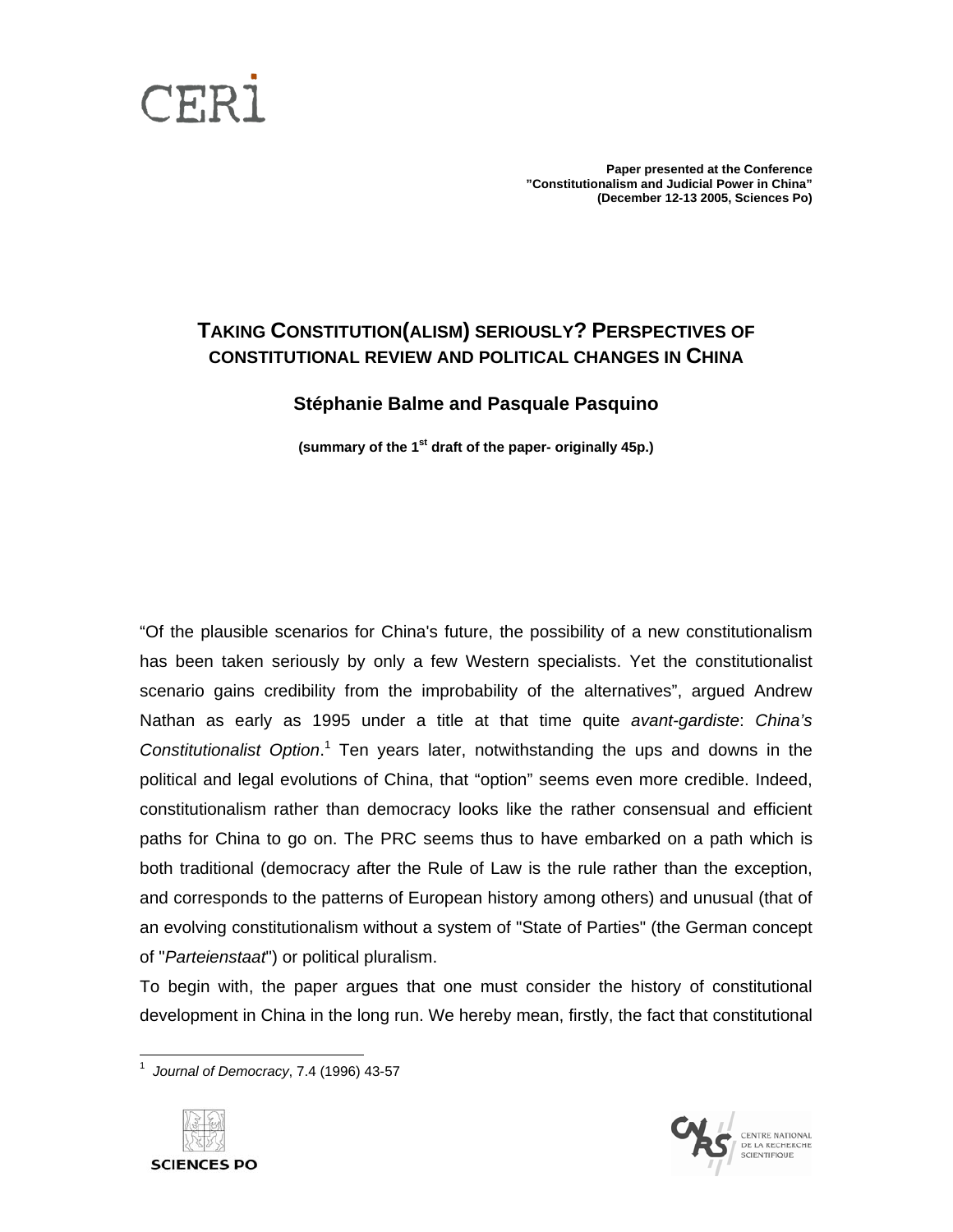legacy dates back to the end of the 19<sup>th</sup> century but also that it remains hardly "workable" or "usable" in the PRC as it still symbolizes both the dictatorial powers of Yuan Shikai and Jiang Jieshi and nowadays the democratization of Taiwan which was lead possible thanks to the 1946 constitution enacted on the mainland. Secondly, the recent historical transformations of socialist countries must also be considered when analyzing China's constitutional evolutions. Indeed, China has embarked in legal reforms 10 years before the rest of the socialist countries but remain today far behind them in terms of constitutional justice. Yet, comparatively, most of the Easter European countries had, before the Communism, an experience of constitutional democracy that China never fully experienced: for example, Czechoslovakia had a Constitutional Court after the First World War. At last, contemporary worldwide neo-constitutional movement is growingly based and intertwined with general global concepts such as good governance. Considering the fact that current official discourse in China on Rule of law shares similar references with international discourses, the question is whether the PRC is truly engaged in a 18<sup>th</sup> century type of constitutionalist movement or whether it is limited to a tool to prevent political and institutional reforms from its original socialist framework.

Leaving the historical perspective, the paper will also argue that two different kinds of constitutionalism exist in today China: an "official" one and one "popular" *(minjian*) or civil-society based. Popular constitutionalism embodies a true "rights movement" (locally labeled "defense of rights" movement- *weiquan yundong*, 维权运动) which progressively, cases after cases, evolves towards a movement for the protection of constitutional rights. Nonetheless, and more interestingly so, both official and non-official constitutionalist movements are intertwined. A clear distinction can not easily be drawn between the two spheres (public and private or, more precisely, non official) as both types of constitutional activisms interact each other constantly. For instance, academic or professional based constitutional actions reflect both the Party-State and the civil society domain. Officially also, a constitutionalist movement exists in a sense that, besides the existence of the CCP Charter, the State Constitution becomes an important site of political and social debate and contestations. Thus and secondly, analyzing the most recent constitutional amendments of 1999 and 2004 on the light of constitutional law theory, we will argue that the *State* Constitution of the PRC seems to be growingly taken seriously.

The hypothesis we work on is that China does not seem to be an anomalous paradigm of transition to constitutionalism but rather a classic one. Its model and development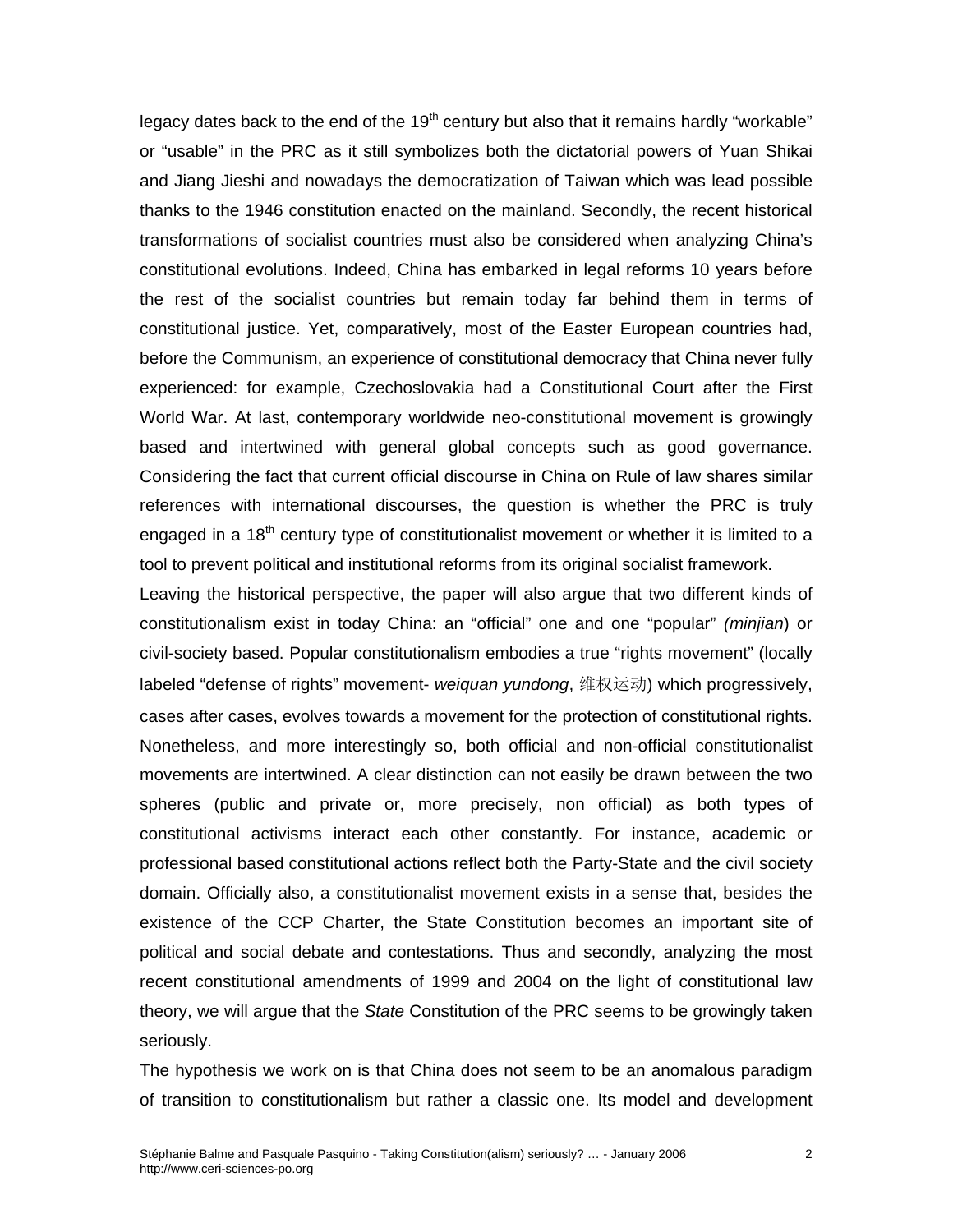better describe the 18<sup>th</sup> century view of the relations between constitutional and political changes, according to which constitutionalism is a precondition to democracy and not vice versa. Therefore, we need not to focus on the nowadays standard relation between constitutionalism and democracy, but on the dynamics between constitutionalism and politico-institutional changes if not democratization.

As other countries of different waves of constitutionalism did previously, China needs to go through a Copernican revolutions in order to define, first, what is law and the sources of law and reconsider the institutional paradigm of parliament sovereignty ; second, to reject the traditional Chinese distrust of judges and, third, the distrust of non official intermediaries located between individuals and the State power. The traditional preference for direct interactions between political power and individuals (society) needs to evolve. For China, constitutionalism is challenging as its philosophy is to prevent excessive centralization of power. Nonetheless, this trend has proven to be reinforced in China constantly besides or thanks to the modernization and opening policies.

#### **Recent constitutional activism: political and historical contexts**

China benefits of a rather rich historical constitutional heritage. Indeed, the country has been involved in the worldwide second wave of constitutional movement that has influenced Europe, Americas and non-western systems such as Japan from the end of the 19<sup>th</sup> century to the beginning of Second World War. At the time of Sun Yatsen's political ideals, intellectual and political movements in China developed accordingly with Japanese constitutional reflections (especially during the 1860-1880's generation) and European (in particular 1910-1930) theories on the Rule of law<sup>2</sup>[.](#page-2-0) H. Kelsen's main work, the *Reine Rechtslehre* (Pure Theory of Law), along with other intellectual movements known as "Vienna circles", were influential in this part of the world. At that time, the current alleged inevitable distinction between the path of reforms according to the European law theory and the constitutional developments in China would have been perceived as a mere abstraction. Sun Yatsen's "*san min zhuyi*" (Three people's principles三民主义), later embodied in the 1946 Constitution, were constitutionally articulated and politically conceived as a Chinese innovation of Montesquieu's "separation of powers". Until the 1940s, Chinese political and legal theory were

<span id="page-2-0"></span> $\overline{a}$  $^2$  [Iyenaga, Toyokichi,](http://www.gutenberg.org/catalog/world/authrec?fk_authors=4333) 2004, The Constitutional Development of Japan 1863-1881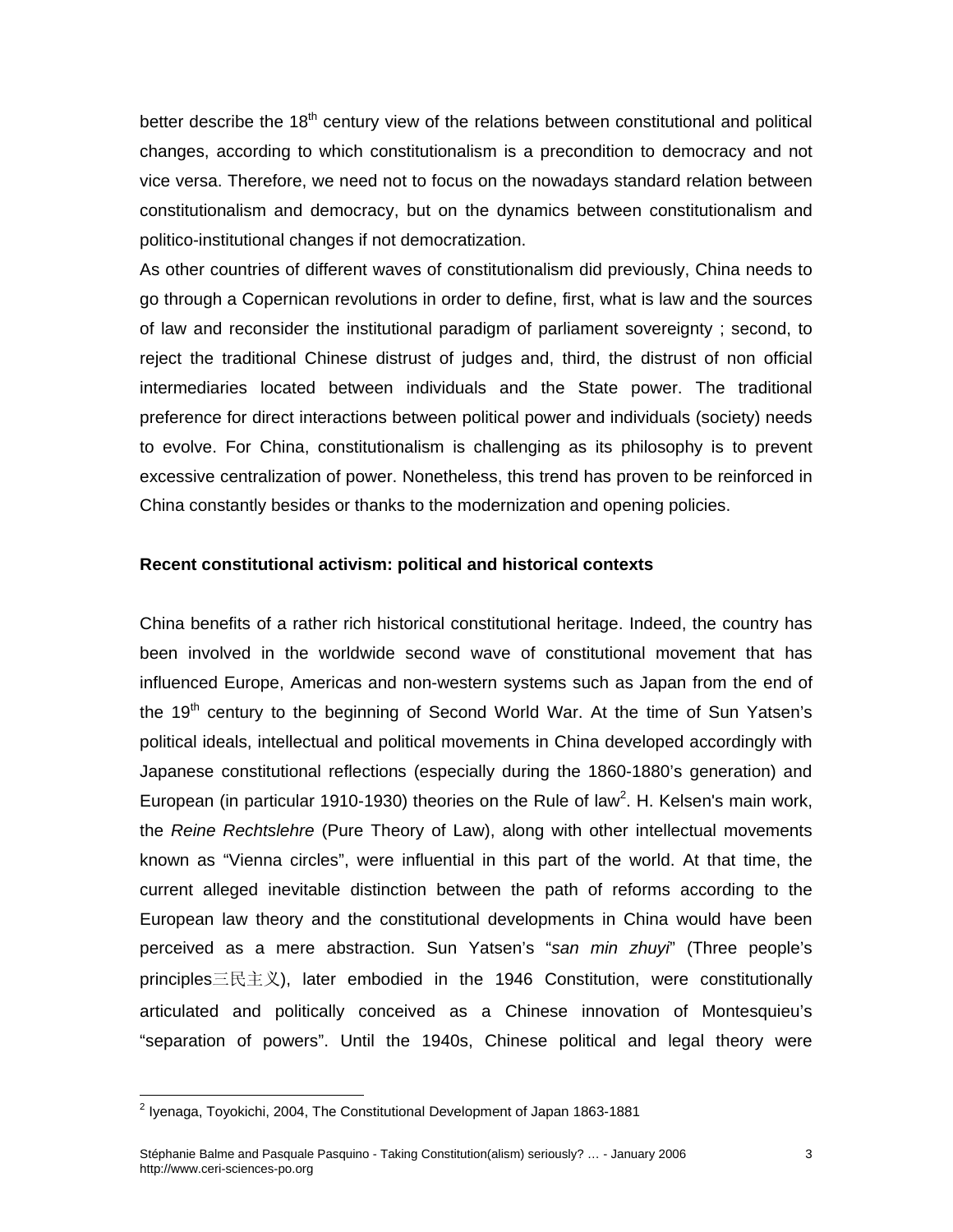sometimes even more sophisticated than some of European countries, such as Spain or Portugal for instance which now count as strong constitutional democracies.

If we follow Zhang Xueren et Chen Ningsheng, philosopher and historian of law at Wuhan University<sup>[3](#page-3-0)</sup>, the last 100 years of Chinese history has been dominated by 3 important yet insufficient evolutions which can easily be summarized by a "language revolution", as often in the Chinese context, meaning by the replacement of 3 ideograms in key political expressions. They are: (1) the path from the mere discovery of the concept of "Constitution, 宪法" (from the end of 19<sup>th</sup> century to the establishment of the Republic in 1912) to the one of "constitutional government, 宪政"; (2) the evolution from the Rule by man (人治) to the Rule by law (法制) and, at last, to the Rule of law (法治) ; (3) the evolution from the notion of vassal, subordinated subjects (臣民) to the notion of "subject-citizen" (国民). Such trends are effective transformations inside the Chinese political system as well as for its nation-state building process. Yet, the early quest for a modern, opened, pluralistic and yet truly Chinese political system remains a battle that is only at its beginning. Therefore, China which has participated officially to the international second wave of constitutionalism in the first third of the  $20<sup>th</sup>$  century was never part of the third wave which acknowledged, after 1945 and again with the collapse of the communist block in 1989, the worldwide acceptance of democracy.

The characteristics of the Chinese constitutional movement are not mainly determined by so-called specific cultural dimensions but rather by specific historical features. Among them is the circumstance that in China each single element of a system based on rule of law has to be reformed or (re)invented *ad hoc* and at the same time the fact that each constitutional needed "block" to build a rule of law system must be in China reformed or (re)invented *ad hoc* and at a simultaneous pace. For example, in most European countries, including France, the codification of laws has been one of the main political tasks of the 19th century. At that time, legal professionals were trained in law and tradition of law faculties was very vivid. (even if the first chair of constitutional law was only created in France in 1831 by Guizot at the Collège de France for Pellegrino Rossi and did not last longtime). In China, legal agenda must concentrate all type of these different reforms at the same time: from the national unified examination for judges and lawyers (the first one occurred in March 2002) to the writing of a Civil Code

<span id="page-3-0"></span><sup>3</sup> Zhang Xueren et Chen Ningsheng (dir.), *Ershi shiji zhi zhongguo xianzheng*, Le Constitutionnalisme de la Chine au XXème siècle, Wuhan daxue chubanshe, Wuhan, 2002, 497p.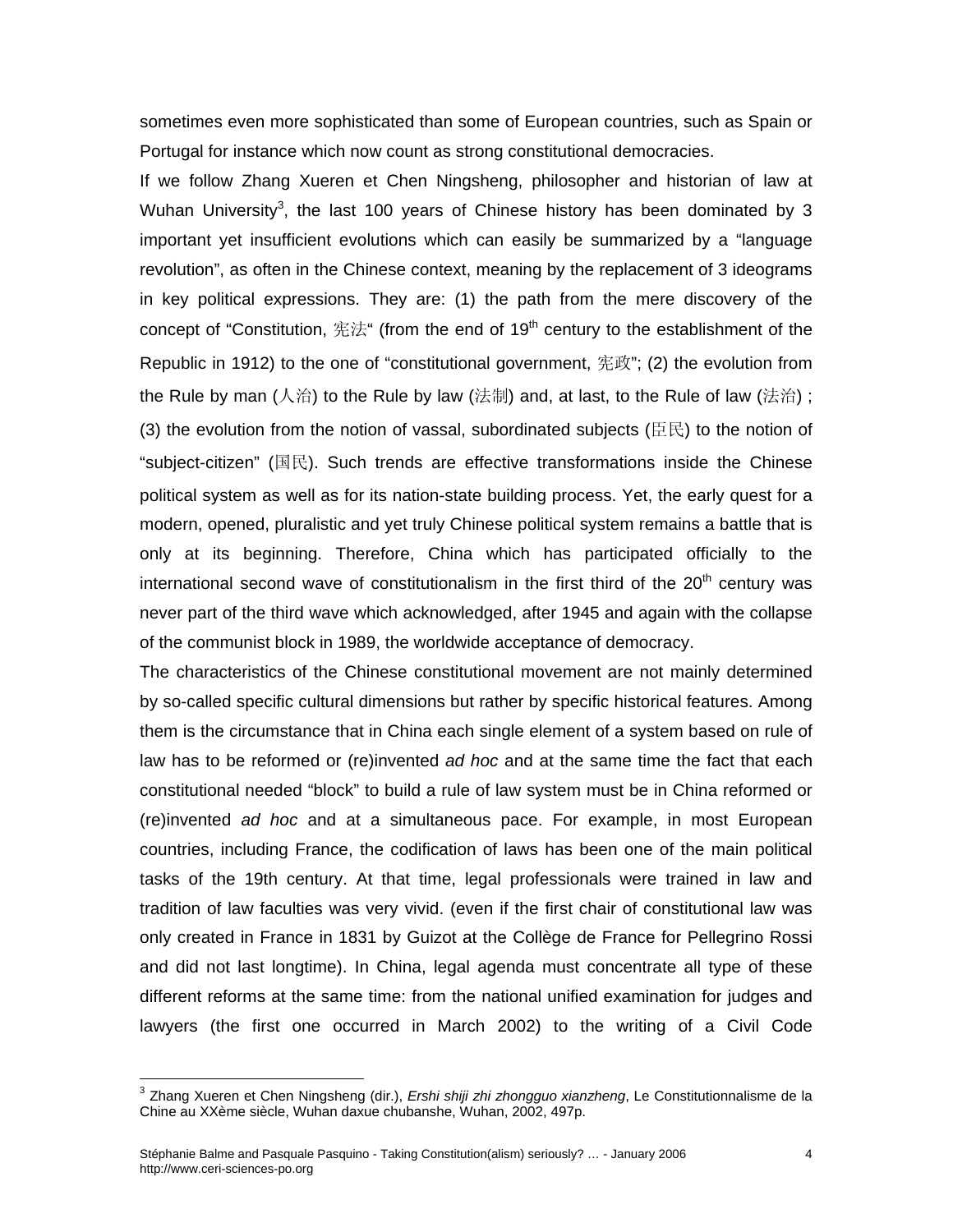(法典expected for 2010) and the formalization of a hierarchy of norms (法律等级) as well as a system of constitutional adjudication(违宪审查制度). Another difference with former communist countries lies in the fact that the American constitutionalist model seems to be the reference for Chinese changes where, in former communist Europe, the legal heritage being essentially the European one, the main debate was basically to choose between the French or the German model. In the case of China, the question doesn't seem to be how the political constitutional engineering affects the transition to democracy and its consolidation but how the current constitutionalist movement can affect a political regime, which refuses at this stage a democratic transition? Can a postauthoritarian system emerge from the conjunction of economic capitalist development and a thin form of rule of law? And whether such a post- or quasi-authoritarian regime emerges, how far can it go?

#### **Constitutionalism, Rule of law and good governance: interacting paradigms**

Taken separately constitutionalism, rule of law and democracy are clear concepts, traditionally analyzed by political theory as well as legal philosophy. Yet, having complicated interactions (for instance, constitutional adjudication has long been suspects to democrats and it is hard to justify its necessity in terms of democratic theory) or even contradictory objectives, their meanings tend to be blurred. Besides, there is not but one Rule of law system or one type of democracy. The formation of constitutionalism in Europe and in the US from the  $18<sup>th</sup>$  Century gave birth to two sisters traditions, sisters which are not twins! The American constitutional tradition has been inspired by the French political theorist Montesquieu, who praised himself English philosophers who had structured his own thought, and even more the English customary constitution.

In the last 25 years, the word "democracy" became mostly in the common (*journalistic*) language of the western societies a synonym of "*good government*", without any other conceptual specification. It seems, nonetheless, more rigorous to use that word to qualify a political system based on "repeated free elections", and as a mechanism to allocate peacefully governmental power among competing elites (essentially a Schumpeter's definition). We now tend to forget that such a mechanism, democracy, presupposes the existence of a plurality of organized political actors (parties) who have some reasons to move from an open violent conflict to a battle fought with "paper stones" (an eloquent expression borrowed to A. Przeworski). Such a condition, the existence of a plurality of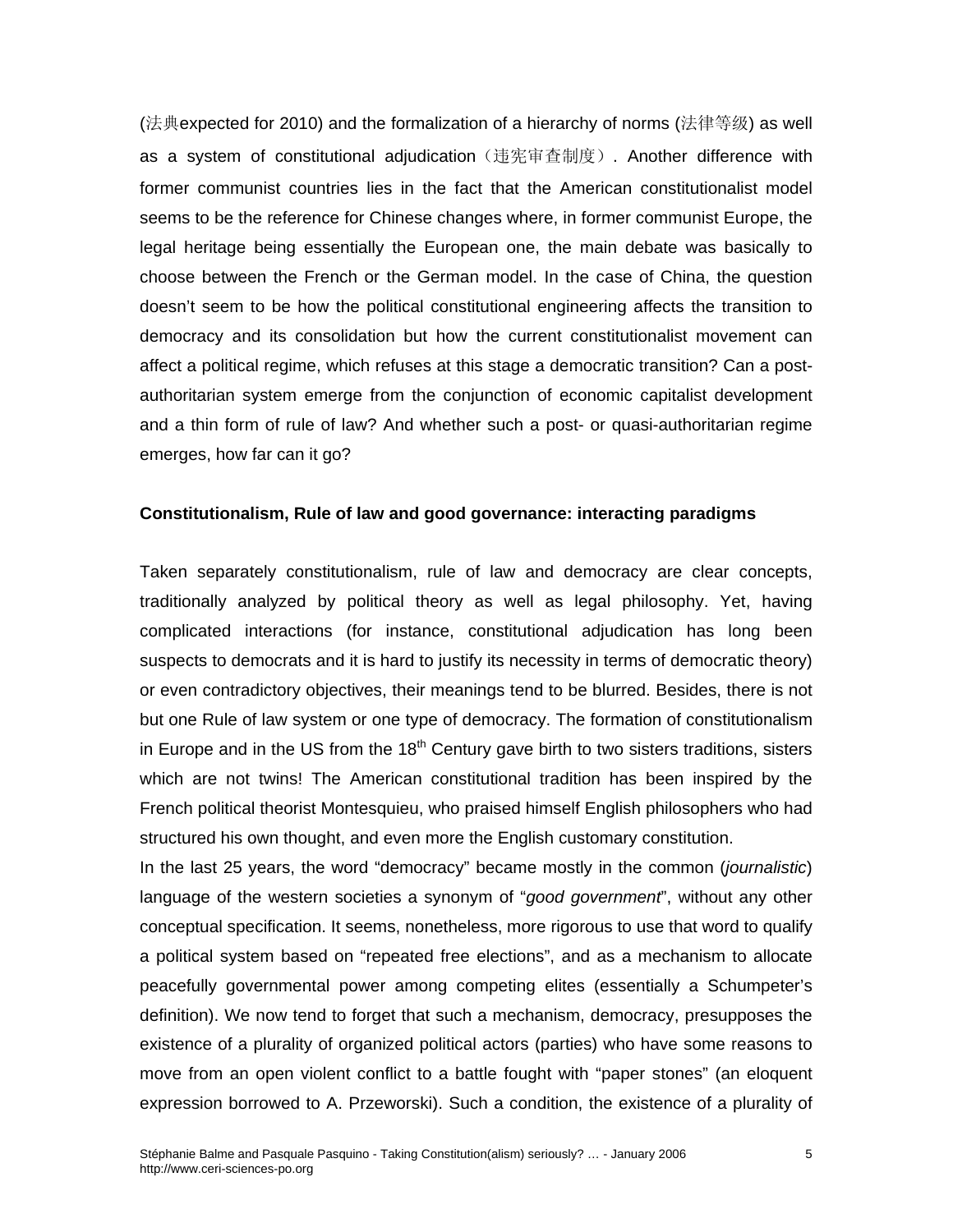politically organized forces, and as such "democracy" in the Schumpeterian sense doesn't seem for the time being a possible "option" for China. Therefore, the following question is to inquire what are the reasons, if any, to believe that "constitutionalism" is an option on the table. To better respond to this question, one needs to add something about democracy and elections. The fact that elections are a mechanism to assign political power to competing elites hasn't been in history the only reason to resort to them. In societies, like for instance France during the Revolution, which did not accept organized political pluralism, elections had an independent double function: 1) to attribute legitimacy to those who govern<sup>[4](#page-5-0)</sup> (establishing, by the same token, the obligation of the citizens to obey the elected officials as argued by Emmanuel Sieyes during the French Revolution), and 2) to introduce – vis-à-vis the monarchical or dictatorial regime – the practice of a *limited government*, given that those who govern have no "*tenure*", so that the government is limited *over time*, and those in power need to be reelected if they want to stay in office.<sup>5</sup> We here suggest that elections and representative government (institutions that we have named later on "democratic" ones) have a strong connection with *constitutionalism* – if we understand by it a "limited government"; more exactly they are an instrument to achieve that goal. If elections and democracy are a *means* and not an *end,* if accordingly we make these democratic institutions function of a superior goal, we suggest by the same token that there are possibly alternative paths or means to achieve the goal of an anti-despotic, or limited government. Constitutionalism, here in the sense of some form of separation of powers, seems to be a major alternative to achieve that goal. An alternative, which actually had been chosen by most of the Europeancontinent long before entering the path of a pluralistic "democracy". <sup>6</sup>

By constitutionalism, one must also mean the existence of a set of norms (normally codified in a written text) that citizens expect political actors will respect in order to govern the country in a non-arbitrary way and that in fact the latter basically respect. Independently from (and next to) free elections, the main instrument that allows constitutionalism (the same here, as we said, that limited, moderate government)<sup>[7](#page-5-3)</sup> to

 $\overline{\phantom{a}}$ 

<span id="page-5-0"></span> $<sup>4</sup>$  One has to be aware that a revolutionary ideology, for a while, and steep economic growth may be</sup> alternative mechanisms for political legitimacy of the government. It is interesting, moreover, to notice that "socialist" and some others authoritarian regimes prefer fake elections to no elections at all!<br><sup>5</sup> Which, needless to say, presupposes real and free elections.

<span id="page-5-2"></span><span id="page-5-1"></span> $6$  The English case is slightly different, but also in England the early forms of "constitutionalism", in the

<span id="page-5-3"></span>Middle Age, predate the establishment of a regular two parties system [see Deborah Boucoyannis]<br><sup>7</sup> So the word designate at the same time the means (separation of powers) and the aim (limited government)!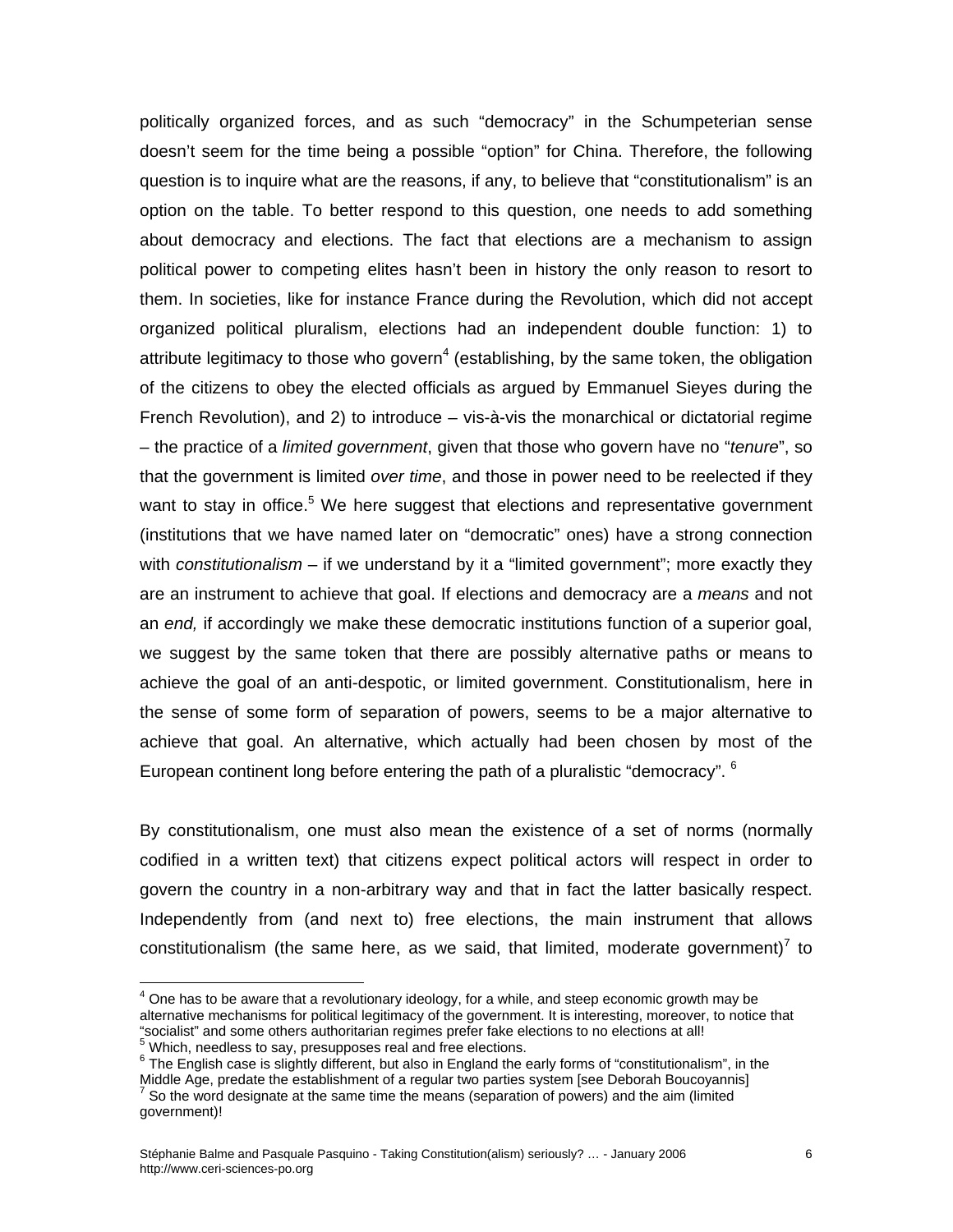exist and survive goes, since the  $18<sup>th</sup>$  century and the article 16 of the Declaration of Rights, under the name of "separation of powers". An elected, accountable Parliament was able to balance an hereditary king (or an elected president in the American republican version of the story) and, vice versa, the king (or the President), because of his prestige (see Benjamin Constant on "*pouvoir neutre*") and a veto power, was able to avoid the exorbitant power resulting from a government by a single assembly (*gouvernement d'assemblée)*. This elegant structure, which in different forms is the masterpiece of the American as well as of the first French constitution (1791), looses much, not to say all, of its grip in contemporary parliamentary regimes (or in the States under "united government"), which are moreover *Parteinstaaten* (political systems dominated by organized parties). The reason is pretty intuitive: since the executive lacks independence, because of the principle of political responsibility vis-à-vis the Parliament, the same political party or the same political majority are in control of the two major branches of the government: the legislative and the executive. This is indeed one of the main reasons why contemporary constitutionalism – the one established in Europe in successive waves after the Second World War – is based essentially on the crucial role of an independent judiciary and on judicial organs in charge of constitutional control of statute laws and (sometimes) of the acts of the administration.

The complex structure of the new constitutional-democratic regimes produced a "new constitutionalism" characterized by the generalization of mechanisms of constitutional adjudication, presidentialization of executive power (American influence), rationalized parliamentary institutions and supranational courts (European influence). Nowadays, a fundamental shift in democratic practice is that democracy is no longer limited to competitive repeated elections, since constitutional adjudication has gained a normative legitimacy even in France, a country of a longstanding tradition of distrust of judges.

We now assume that elections alone cannot be considered as a sufficient guarantee for constitutional-democracy; providing a mechanism of constitutional adjudication is now a requirement even for countries where it was anathema or even taboo<sup>8</sup>[.](#page-6-0) Indeed, 95% of the countries of the  $3^{\text{rd}}$  wave of democratization and constitution making<sup>[9](#page-6-1)</sup>, especially former communist countries have adopted between 1991 and 1996 a judicial review or constitutional adjudication mechanism, and for the majority the centralized system of a

<span id="page-6-0"></span><sup>&</sup>lt;sup>8</sup> Democracy and the rule of law by Adam Przeworski, J M Maravall and Pasquino, 2003<br><sup>9</sup> Tom Ginsburg, 2005.

<span id="page-6-1"></span>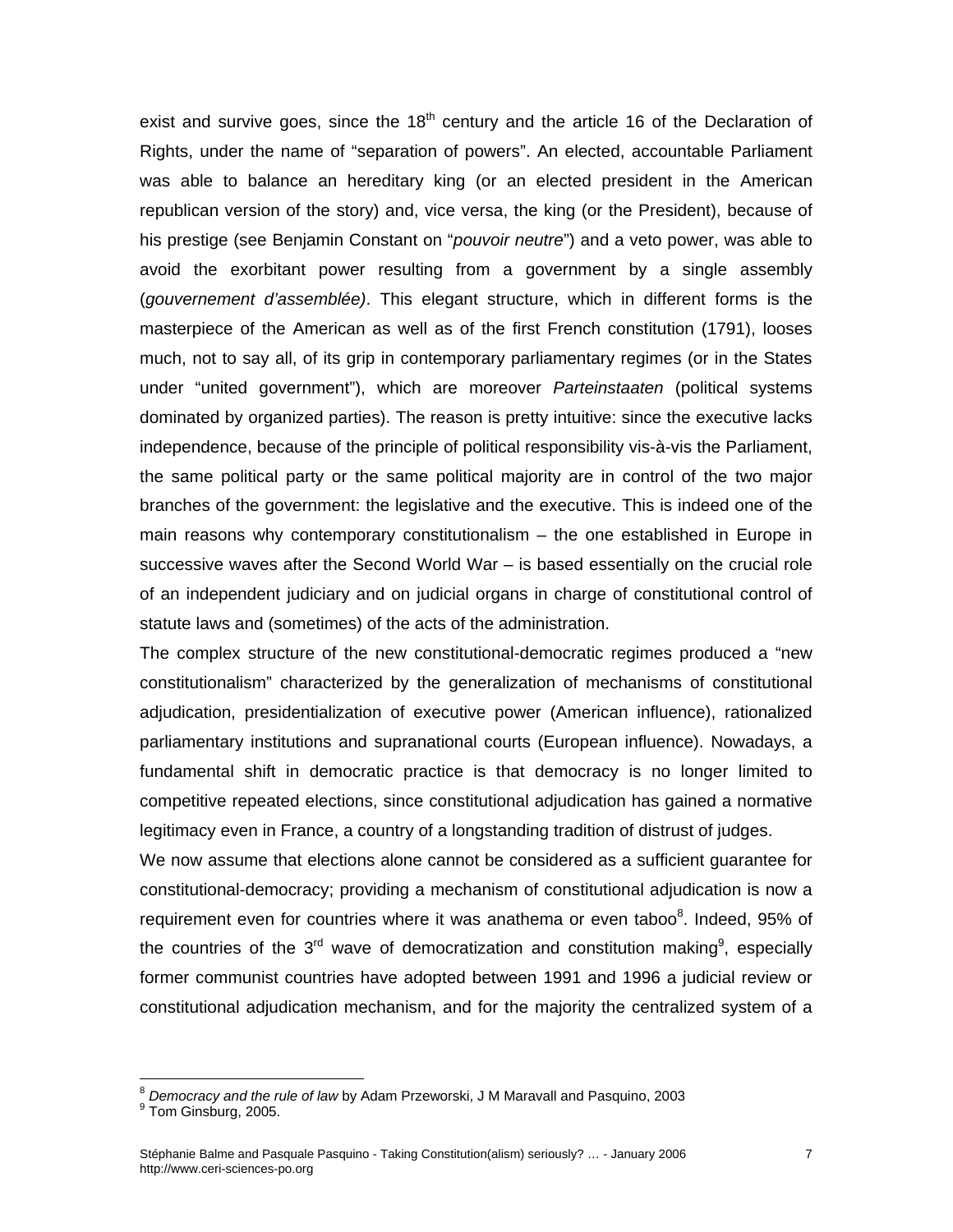special court according to the European, Kelsenian, Continental model. In these cases, constitutional adjudication was basically the product of democratization.

The definitions of some theorists (Henkin and others 1992) according to which constitutionalism is equivalent to democracy has been echoed by the literature on political and democratic transition after the third and fourth wave democratization countries<sup>10</sup>. Nonetheless, there is actually no definite sequence between democratization and constitutionalism, scholars have long ignored the interactions between constitutionalism and the paradigm of the democratization, i.e. the transition to democracy. Some particularities of the Chinese constitutionalist movements indicate a possibility of rule of law preceding democratization with a particular constitutionalist model. As such China better describes the  $18<sup>th</sup>$  century view of the relations between constitutional and political changes, by which we mean that constitutionalism might be a precondition for democracy rather than vice versa.

#### **Popular and Official constitutionalism in China: similar dynamics?**

On the aftermath of constitutional amendments adopted in March 2004 by China's 10th National People's Congress, various forums, Internet chats welcomed remarks from ordinary citizens on the event. The very official Xinhua Forum printed popular advocacy in favor of constitutionalism showing the high level of consciousness of educated urban (basically) as well as the official support of such claims. Numerous messages would indicate for instance that "the authority of the Constitution can only be maintained in a constitutional system" or "only when the provisions of the Constitution are object of judicial litigation can its provisions have any substance"  $etc<sup>11</sup>$ . A constitutionalist movement exists in a sense that, notwithstanding the existence of the CCP Charter, the State Constitution becomes an important locus of political and social contestations.

As Juan Linz showed in a pioneer book in 1978, *The Breakdown of Democratic Regimes,* political life is not simply divided between the ones who are in favor of changes and democracy and the others who are in favor of conservatism and dictatorship. It is a more subtle process, a combination of official and "non official" spheres. Indeed, one can observe in China since the mid 1990's the vitality of a truly

<span id="page-7-0"></span><sup>&</sup>lt;sup>10</sup> Linz and Stepan, 1996.

<span id="page-7-1"></span><sup>&</sup>lt;sup>11</sup>新华论坛, www.forum.xinhuanet.com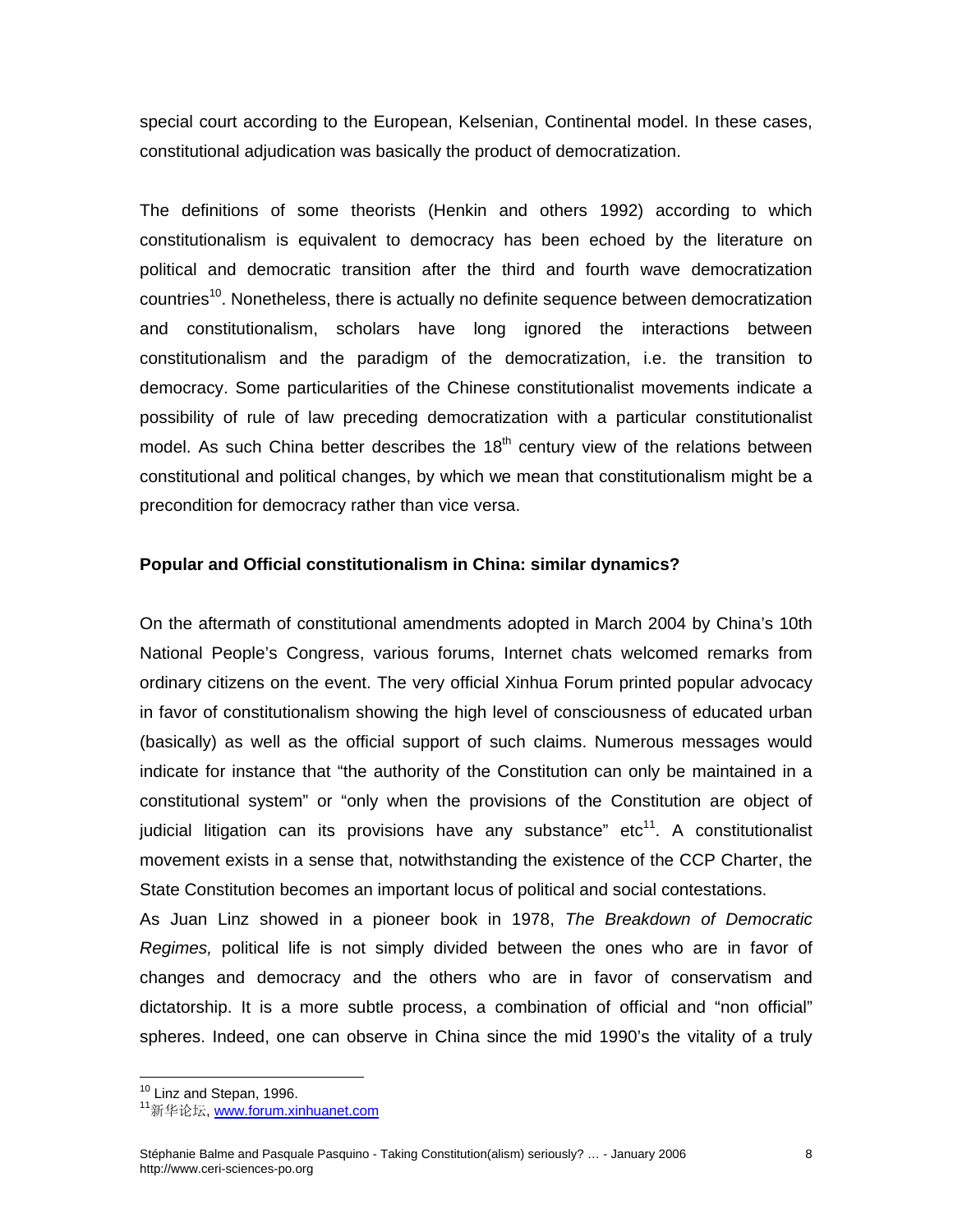constitutionalist movement embodied by different representatives and strata of the "non official spheres" society as well as by official channels.

As more new laws and regulations are being promulgated in China by governments at all levels, the amount of conflict and inconsistencies between local and national legislation have also increased considerably. Briefly, the main characteristics of this unofficial constitutionalism are as follow:

1- less and less isolated cases and, on the contrary, more sophisticated claim against State institutional irrationality or brutality as well as increasing collective litigations

2- a growingly active public opinion, lobbying on related constitutional matters. Young legal professionals, media (radio, journals and TV shows specialized on law and broadcast trials) and ordinary citizens are the most involved (see for instance the TV' series " 走向共和" among others); even if the surveys tend to show that awareness and knowledge of the Constitution are virtually nil, both among citizens<sup>12</sup> (any comparative analysis, however, would show similar results, even in democratic regimes, with the probable exception of the United States) and among the legal professions or government officials. More precisely, if general knowledge about the law is increasing, the Constitution is still perceived as "a purely political document" and constitutional law remains marginal, almost irrelevant law. It is neither the noble material nor an essential resource of the know-how of leadership elites, as is the case in the West.

3- Both the legal activists, ordinary citizens who go to courts, and active judges' incentives are growingly sophisticated

4- to some extent it is possible to detect various forms of "legal dissent", by legal professionals (lawyers such as Xu Zhiyong, Li Subin or Li Fangping for examples<sup>13</sup>), law students, activists in local people's congresses and judges, i.e. those who are in a position to address the core contradictions of the political system. The expression "judicialisation" *(sifa hua*) became recently a rather common word. It refers to the political uses of the law, the legal uses of the institutional reforms and the self-justification by the law of the authoritarian practices of the government but also the increasing influence of legal institutions in constitutional practice, as in the expression "judicialisation of the Constitution (*xianfa de sifahua*). The expression "judicial power-grabbing" (司法抢滩) [14](#page-8-2) is

<span id="page-8-0"></span><sup>12</sup> *Zhongguo gongmin xianfa yizhi jiaocha baogao*, publication dans *Zhengfa luntan*, juin 2002. The main findings are also available on <http://www.calaw.cn/include/shownews.asp>, 18p, as carried out by Han Dayuan and Wang Dezhi.<br><sup>13</sup> See Balme, 2005, Judicialisation of politics and politisation of the judiciary in China.

<span id="page-8-2"></span><span id="page-8-1"></span>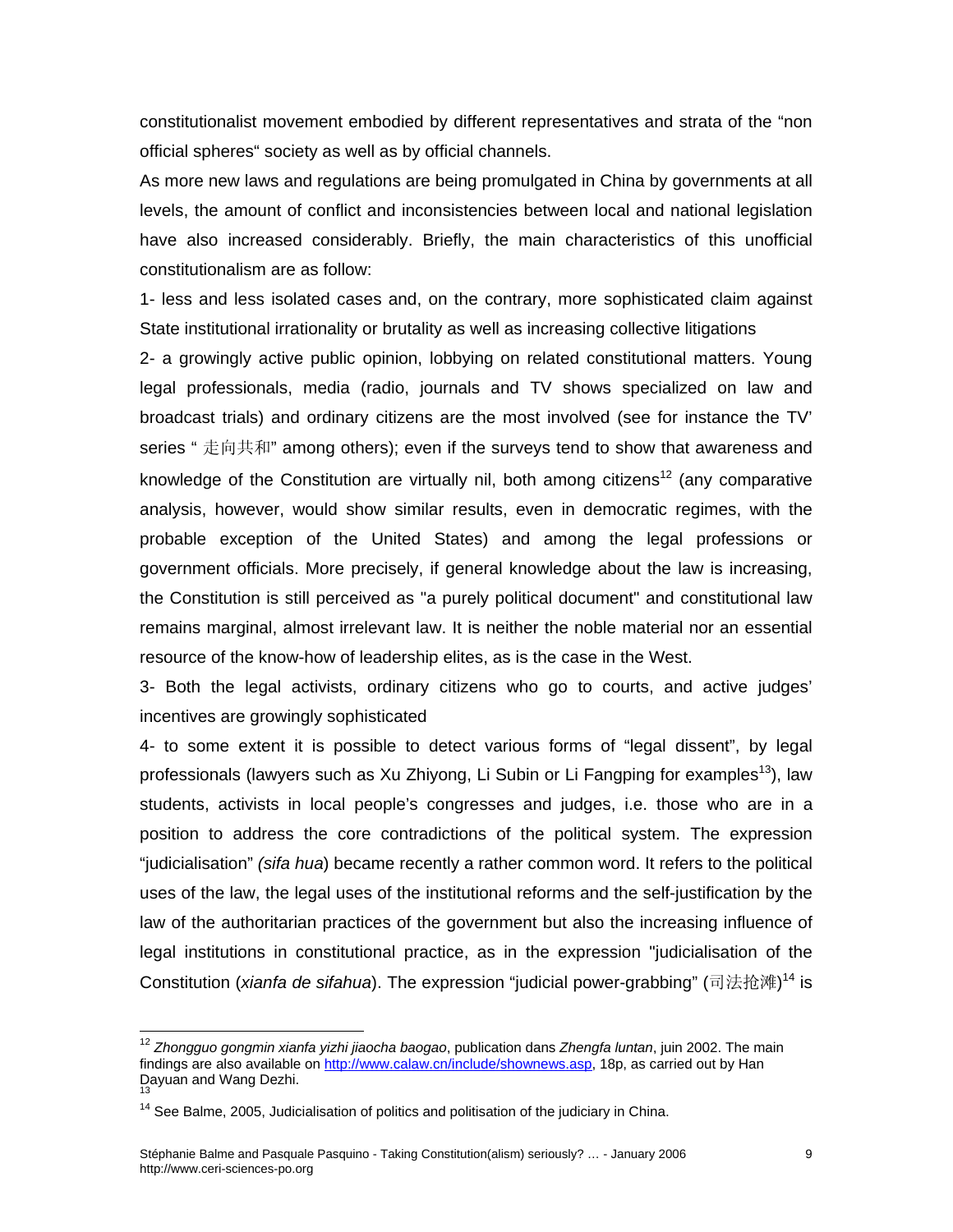nascent. Thus, constitutionalism appears clearly for what it stands: not purely an academic subject but a key political and social issue.

5- Medias are all entirely under official/party control but tend to express provocative opinion although amidst high constraints and pressures. Good law reports can be found in "21世纪经济报道", China Youth Daily《中国青年报》, The New Beijing Daily《新京报》, Internet chats. Yet, media coverage of legal cases can be, as elsewhere in the world, controversial.

6- It is a true "rights movement" as its Chinese name indicated (rights protection movement), which evolve growingly towards a constitutional rights movement as the pervasive Chinese expression indicates it: "以宪法维权…". Today, the most invoked articles are the right to equity and equal protection (as stipulated in article 33, paragraphe2 of the 1982 Constitution: "all citizens of the PRC are equal before the law") and the protection of property rights. Moreover since the SARS crisis in the Spring of 2003, the demand of citizens that their fundamental right to information be respected is increasing.

7- Administrative litigation plays the substitute role of the de facto inexistence of constitutional adjudication. Although a popular consensus exists and there is an elite based social demand for the instauration of a mechanism to protect constitutional rights vis-à-vis unconstitutional laws. As a result, more administrative adjudication litigation (行政诉讼案) are being brought by citizens seeking to reverse government actions based on local regulations that conflict with national laws. However, under China's Administrative Adjudication Law《行政诉讼法》(1990) pursuant to which these suits were filed, judicial review is limited to "concrete administrative action" (具体行政行为) and does not reach "abstract administrative action" (抽象行政行为).

In brief, the 2 following changes are the most important:

- the appropriation by a specialized elite of judicial reforms and institutional changes

- the progressive disconnection of the legal (and as such the "autonomization") reform from the others reforms, especially the economically oriented ones. Concretely, most of current reforms observed in China are the same as the ones observed in Eastern Europe from the 1980's to the 1990s : a process of constitutionalisation of the rights movement, judicial reforms, heated debates on the preservation of supposedly socialist characteristics, rebirth of constitutional law and professionalization of legal experts.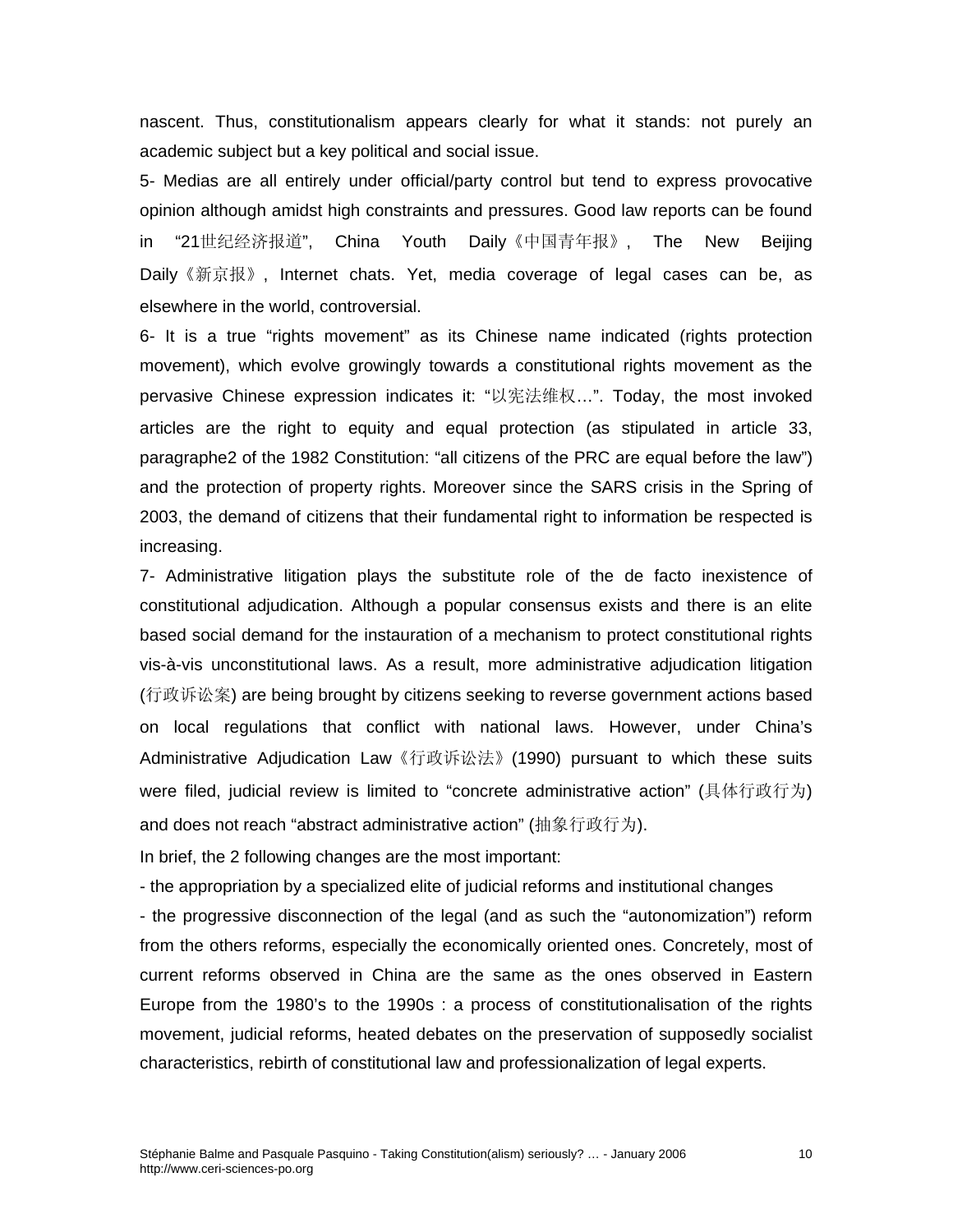#### **Official constitutionalism: "rigidity' of an unilateral constitution**

Constitutional rigidity is written in the PRC Constitution (art. 64) [Article 5 spells out moreover the principle of *superiority*: "No law or administrative or local regulation may contravene the Constitution"]. It is true that this same rigidity is or maybe nullified by the fact that the CCP controls both the legislative majority and the supermajority needed to modify the constitution; but progressively this norm is being imposed on the CCP. In a "unilateral constitution"[15](#page-10-0) like the Chinese one, constitutional amendments are not *de facto* more difficult to enact than ordinary statutes. But they are passed as amendment in order to send a signal to the population, to the party bureaucracy and to the international community, to indicate that an important modification took place in the Party ideology and will take place in the society. This signaling mechanism seems innocent and notably without any legal and political consequences for the regime. Yet, the amendments, on one side, make visible a new equilibrium inside the CCP concerning very important questions both of ideology and policy-making. And - even more important – they confirm *de facto* the *de jure* distinction between constitutional norms and ordinary (statute) laws; putting the first stones towards the recognition of the importance of hierarchy of norms which is the starting point of the modern constitutionalism, We need to add that the Constitution integrates ex post the legal transformations rather than giving ex ante impulsion to new laws or to the protection of rights. Even if the coherence of the system is nowadays largely a wishful thinking, it seems nonetheless inevitable that a consciousness of the hierarchy of the norms is emerging in China. One should not forget that it took two century in France to move from the idea of hierarchy of norms to the practice of constitutional control.

The CCP passed 4 sets of important constitutional amendments to the 1982 constitution. Up to 2004, constitutional amendments were concerned almost exclusively with the change of orthodoxy in economic matters: the diversification of property rights (1988), the establishment of a "socialist market economy" (1993), the acceptance "within the limits defined by the law and on the basis of strong State control, of the individual and semi-private economy" (Article 11, 1999) and the recognition of private property rights (March 2004). By stressing the value and concept of human rights, the amendment adds a new definition to the provisions concerning citizens' rights in the current Constitution.

<span id="page-10-0"></span> $\overline{a}$ <sup>15</sup> We borrow this expression from Andrea Pozas Loyo.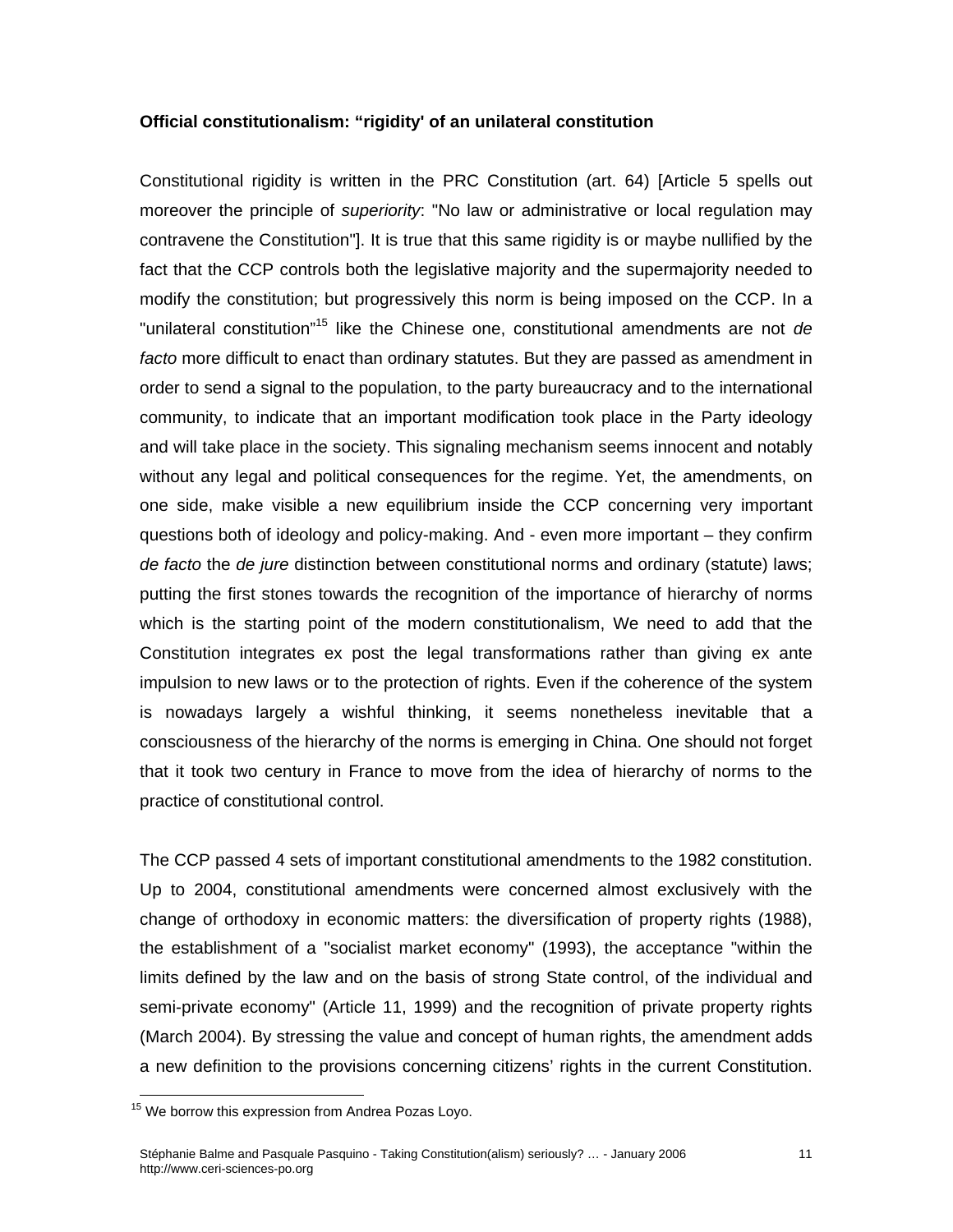Although the concept of "citizens' fundamental rights," as described in the Constitution, is more definite in legal terms than that of human rights, regarding the subject and content, it has less influence in political terms. By adding the description that "the state respects and protects human rights" in the chapter of the Constitution concerning "the Fundamental Rights and Duties of Citizens", the amendment combines the two concepts in an organic way, upgrading the essential meaning and value of the concept of citizens' rights.

The inclusion of human rights in the Constitution ushered in a new era of using the Constitution to safeguard human rights and opened up a wide window for the all-round development of human rights in China. Most of Chinese legal scholars object that such amendments are essentially of *political* nature and that the constitution is or ought to be a *legal* document. What the distinction does or should mean in that context? If by political decision one means minor questions connected with policymaking, no one can think that introducing "property rights" in the Chinese constitution, as it happened in 2004, is a *minor* decision. More in general and concerning the question legal-political, C. Schmitt's theory argues that a "constitution" (see his *Verfassungslehre*, 1928) has necessarily two sides: it is at same time a *legal structure* and a *political decision*. The fact that many liberal-democratic constitutions do not present themselves also as political decisions is not a reason to think that they are not such. Many written constitution includes clear choices and not just technical provisions about the organization of the government [examples from the French and the Italian present Constitution are republic, a-confessional state, etc.]. It seems moreover strange that NPC, meaning the CCP, willing to disregard the constitution no matter what, did pass in 2000 a *Lifa Fa* (a Law on Legislation), which "provide[s] a means by which individuals can suggest the Standing Committee of the National People's Congress (NPCSC) to check constitutionality and legality of some ordinary laws".

In China, the lack of respect for the Constitution is explained by the lack of a clear conception of the position of the Constitution in the hierarchy of the normative system, despite the apparently unambiguous terms used to designate it: it is indeed defined as the "fundamental law" (*genben dafa)* or as the "mother" of all the laws (*mufa*) with equal frequency. There are endless examples of the liberties taken with the text of the Constitution. For example, Article 28 of the Penal Law of 1997 (revised) replaces the term "counter-revolutionary activities" with the expression "penal activities which threaten the security of the State": this modification, however, was only integrated into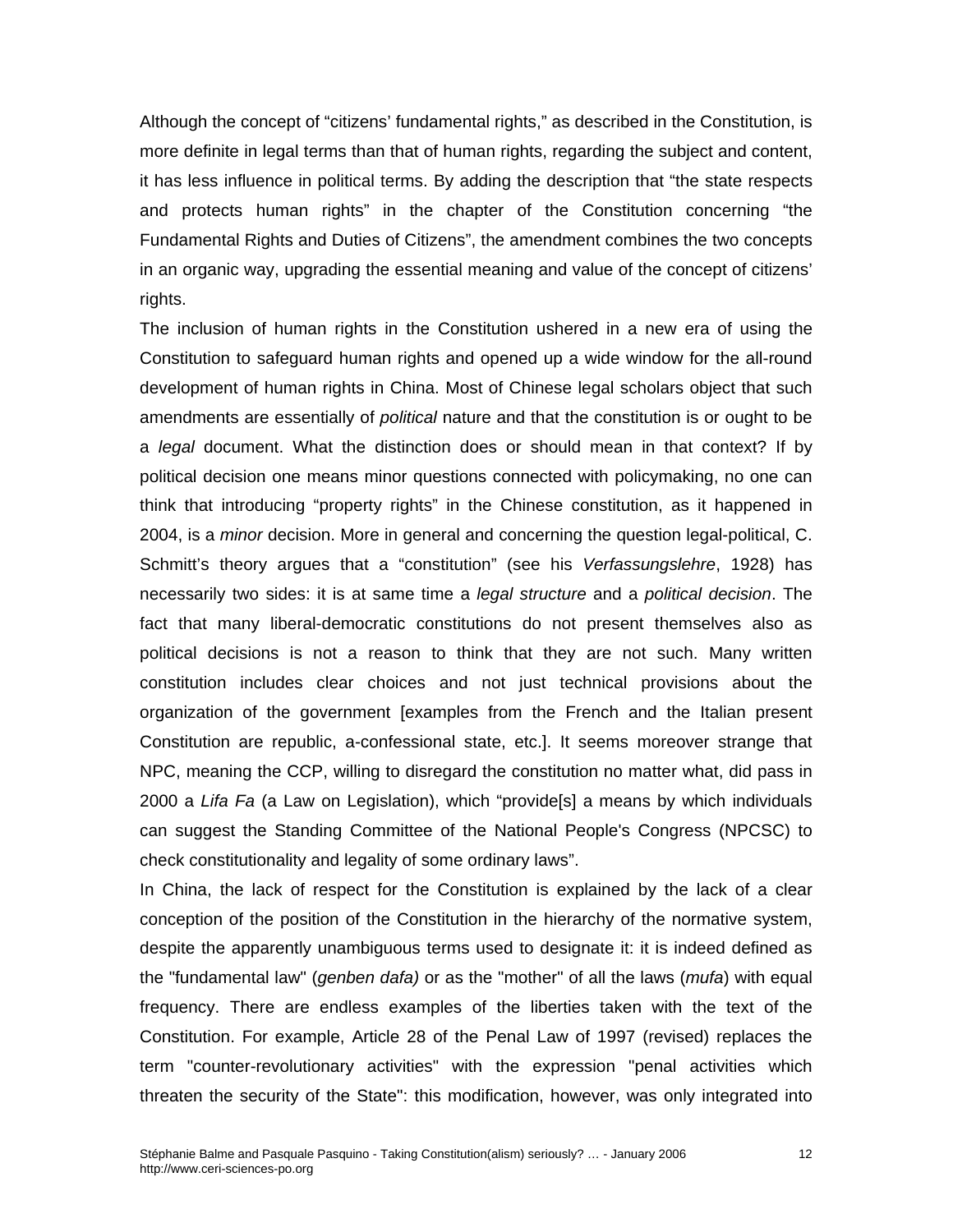the Constitution when it was revised in 1999, two years later. Up to now, however, no revision of the constitution has institutionalized these new rules, even though they are in direct opposition to the "fundamental law" of the PRC.

Interestingly, most of the Asian countries – with few exceptions, and most notable among them India – have the reputation of being countries where the *constitution* doesn't matter. Countries with constitutions but without "constitutionalism" (T. Groppi). This document – a written constitution – which is nowadays one of the basic requirement to become a recognized member of the international community seems to be nothing more that a "parchment barrier" for political powers struggling with their transition to the promise land of democracy! China is a case in point because it seems to represent both the epitome of a political power without limits, and a country where the constitution can't be more than a mockery. It is this apparent evidence, suggesting arguments in favor of the slightly unconventional hypothesis that the CCP takes, since almost 20 years the constitution growingly seriously.

### **Concluding remarks**

In former Eastern block, in Mongolia, in Taiwan, Leninist parties played a dominant role in constitutional design of incremental reforms. Therefore while Stalinist legacies may play a path dependence role, it cannot prevent on the long run inner institutional reforms in China. Remains the fact that the Western development of the Rule of Law was marked by two forms of control of power, two irreversible and decisive victories which are: the verification of the legality of administrative action (and thus of the government) and the constitutional review. Now, both of these questions lie at the heart of contemporary evolutions in both the political and legal systems in China. As Philippe Schmitter put it "what counts is when and how these collective decisions about metarules are made, debated, ratified and implemented more than what is in them", as the process of choosing the institution is more important than the institution itself.

The last century even more than the century of democracy has been the century of the universalisation of "rigid" constitutions. China is again a case in point since they have a rigid constitution but no democracy. The expression "rigid" constitution according to James Bryce and Hans Kelsen, refers to the legal quality of those norms that can't be modified by the majority of the legislative power, but need a larger agreement, let say the involvement of the opposition in order to be amended. Rigid constitutions are in a sense